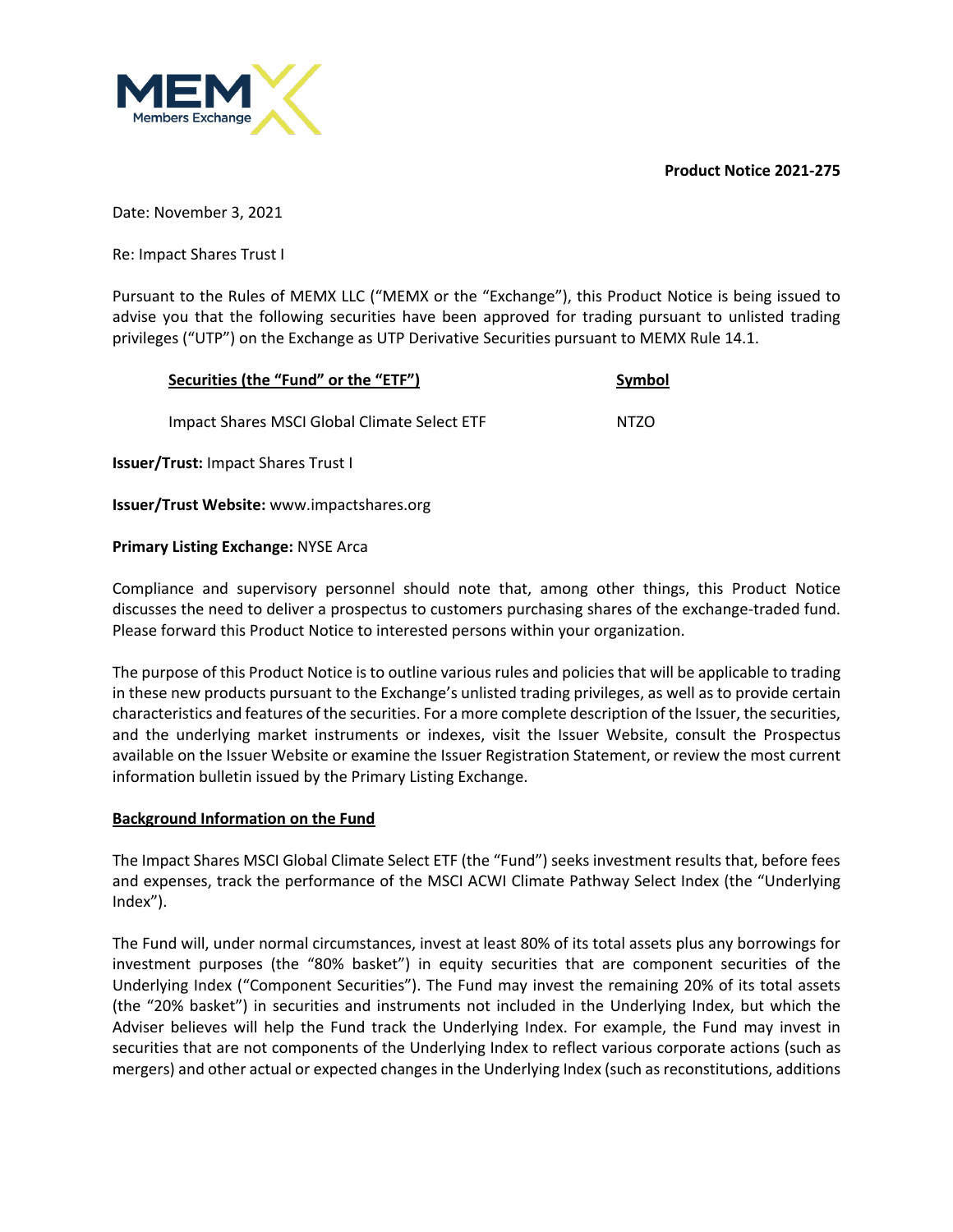and deletions). The Fund may invest in any country, including the United States, other developed countries and emerging market countries.

The Fund may invest in securities of any type (including equity and debt securities) and of companies of any market capitalization (including small-, mid- and large-capitalization companies), market sector or industry.

The Fund may use the 20% basket to invest in securities issued by other investment companies, including other exchange-traded funds. The Fund also may invest in warrants and may also use derivatives, primarily swaps (including equity, variance and volatility swaps), options and futures contracts on securities, interest rates and/or currencies, within the 20% basket to help track the Underlying Index and as substitutes for direct investments. The Fund may also use derivatives such as swaps, options (including options on futures), futures, and foreign currency transactions (e.g., foreign currency swaps, futures and forwards) within the 20% basket to hedge various investments for risk management and speculative purposes. In addition, the Fund's 20% basket may be invested in cash and cash equivalents.

For more information regarding each Fund's investment strategy, please read the Trust's prospectus for the Funds.

As described more fully in the Issuer's prospectus and Statement of Additional Information, each Fund will issue and redeem Shares on a continuous basis at their net asset value ("NAV") only in large blocks. Each Fund will issue or redeem shares that have been aggregated into blocks of shares and or multiples thereof ("Creation Units") to authorized participants who have entered into agreements with the Funds' distributor. The Funds generally will issue or redeem Creation Units in return for a designated portfolio of securities (and an amount of cash) that the Funds specify each day.

Shares are held in book-entry form, which means that no share certificates are issued. The Depository Trust Company or its nominee is the record owner of all outstanding Shares and is recognized as the owner of all Shares for all purposes.

The NAV of each Fund is generally determined as of the close of trading (normally 4:00 p.m., Eastern Time) on each day the New York Stock Exchange is open for business. The NAV of the Fund is calculated by dividing the value of the net assets of the Fund (i.e., the value of its total assets less total liabilities) by the total number of outstanding shares of the Fund, generally rounded to the nearest cent.

The registration statement for the Funds describes the various fees and expenses for the Funds' Shares.

For a more complete description of the Funds visit the Issuer Website.

# **Principal Risks**

Interested persons are referred to the Funds' Registration Statement for a description of risks associated with an investment in each Fund. These may include, but are not limited to, equity investing risk, asset class risk, concentration risk, industry/sector risk, issuer risk, liquidity risk, index risk, market risk, interest rate risk, tax risk and valuation risk.

In addition, the market prices of the Shares will fluctuate in accordance with changes in NAV as well as the supply and demand for the Shares. As a result, the Shares may trade at market prices that may differ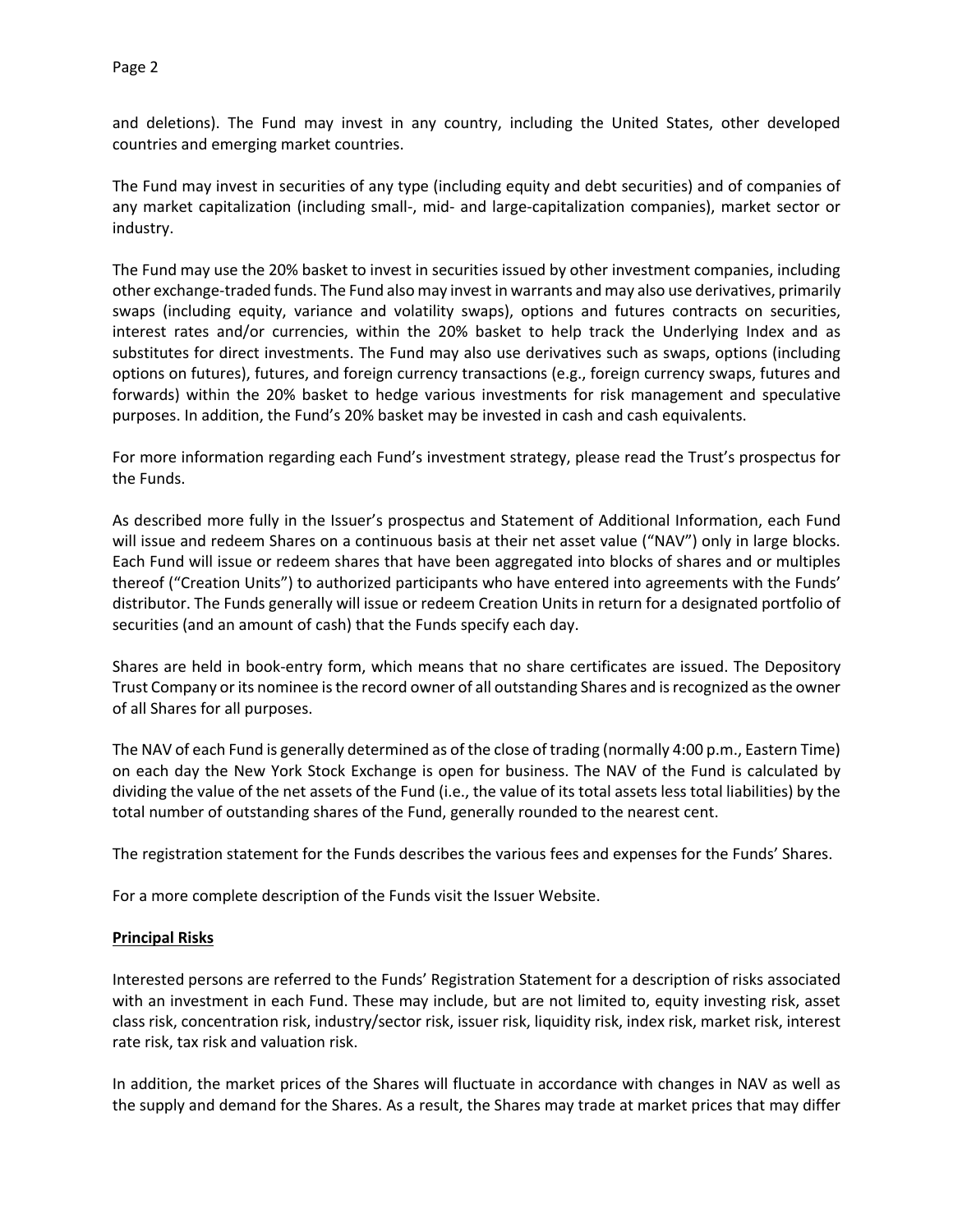Page 3

from their NAV. The NAV of the Shares of each Fund will fluctuate with changes in the market value of such Fund's holdings.

# **Exchange Rules Applicable to Trading in the Shares**

Trading in the Shares on MEMX is subject to MEMX trading rules.

## **Trading Hours**

The value of the Index underlying the Shares will be disseminated to the data vendors every 15 seconds during the Regular Trading Session.

The Shares will trade on MEMX between 7:00 am and 5:00 pm (EST). Please note that trading in the Shares during the Exchange's Pre-Market and Post-Market Sessions ("Extended Market Sessions") may result in additional trading risks which include: (1) that the current underlying indicative value may not be updated during the Extended Market Sessions, (2) lower liquidity in the Extended Market Sessions may impact pricing, (3) higher volatility in the Extended Market Sessions may impact pricing, (4) wider spreads may occur in the Extended Markets Sessions, and (5) because the indicative value is not calculated or widely disseminated during the Extended Market Sessions, an investor who is unable to calculate an implied value for the Shares in those sessions may be at a disadvantage to market professionals.

## **Dissemination of Data**

The Consolidated Tape Association will disseminate real time trade and quote information for the Shares to Tape B.

| <b>Name</b>                                                             | <b>Listing Market</b> | <b>Trading Symbol</b> | <b>IOPV Symbol</b> | <b>NAV Symbol</b> |
|-------------------------------------------------------------------------|-----------------------|-----------------------|--------------------|-------------------|
| <b>Impact Shares</b><br><b>MSCI Global</b><br><b>Climate Select ETF</b> | <b>NYSE ARCA</b>      | <b>NTZO</b>           | NTZO.IV            | NTZO.NV           |

# **Delivery of a Prospectus**

Exchange Members should be mindful of applicable prospectus delivery requirements under the federal securities laws with respect to transactions in the Fund. Prospectuses may be obtained through the Fund's website. The Prospectus for the Fund does not contain all of the information set forth in the Fund's Registration Statement (including the exhibits to the Registration Statement), parts of which have been omitted in accordance with the rules and regulations of the SEC. For further information about the Fund, please refer to its Registration Statement.

In the event that the Fund relies upon an order by the SEC exempting the Shares from certain prospectus delivery requirements under Section 24(d) of the 1940 Act and in the future make available a written product description, Exchange Rules require that Exchange Members provide to all purchasers of Shares a written description of the terms and characteristics of such securities, in a form prepared by the Issuer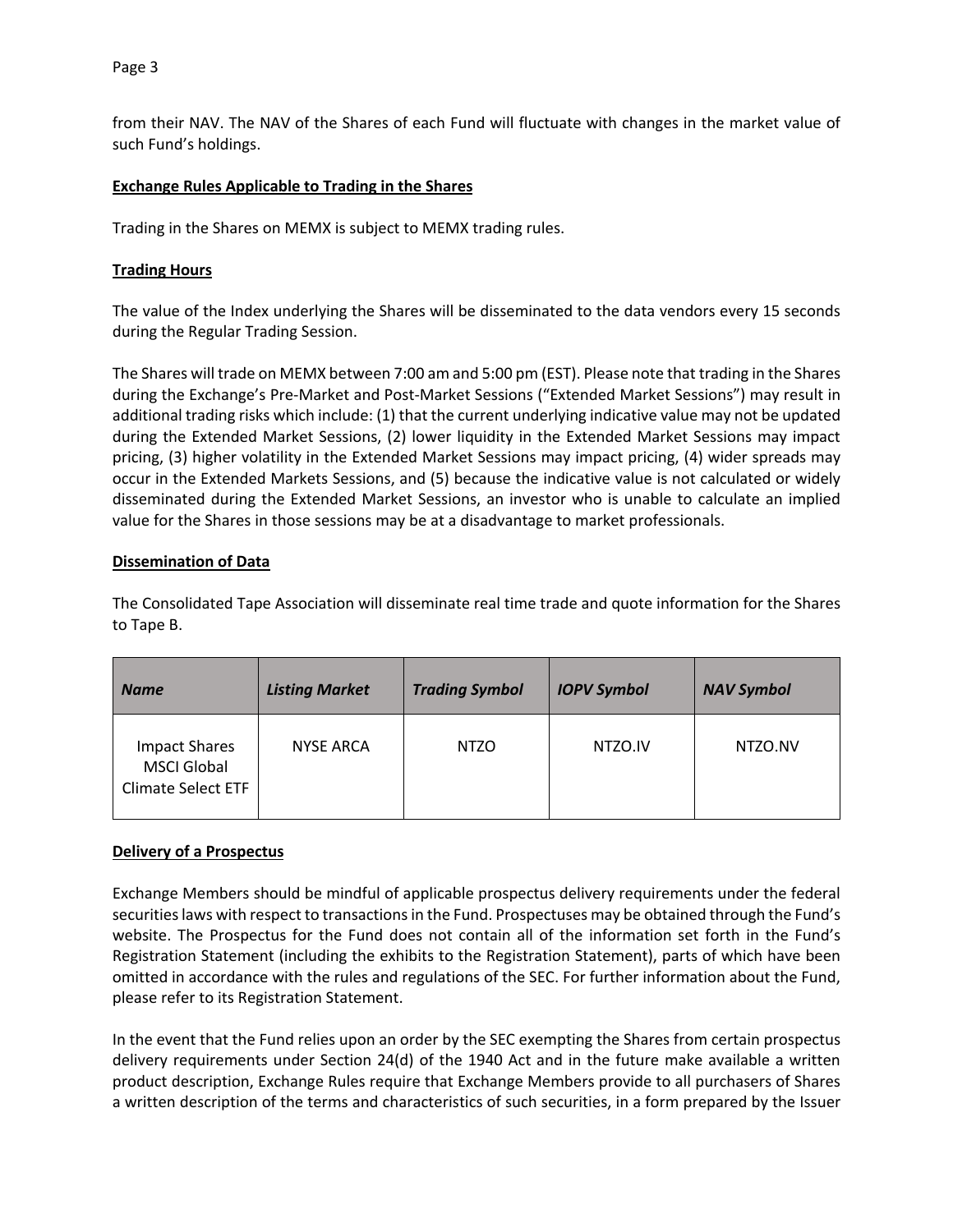of the Fund, no later than the time a confirmation of the first transaction in the Shares is delivered to such purchaser. In addition, Exchange Members shall include such a written description with any sales material relating to the Shares that is provided to customers or the public. Any other written materials provided by a MEMX member to customers or the public making specific reference to the Shares as an investment vehicle must include a statement in substantially the following form: "A circular describing the terms and characteristics of [the UTP Derivative Securities] has been prepared by the [open-ended management investment company name] and is available from your broker. It is recommended that you obtain and review such circular before purchasing [the UTP Derivative Securities]."

An Exchange member carrying an omnibus account for a non-member broker-dealer is required to inform such non-member that execution of an order to purchase Shares for such omnibus account will be deemed to constitute agreement by the non-member to make such written description available to its customers on the same terms as are directly applicable to such Exchange member under this rule.

Upon request of a customer, Exchange Members also shall provide a copy of the Prospectus.

## **Suitability**

Trading in the securities on the Exchange will be subject to MEMX Rule 3.7 and other applicable suitability rules. Members recommending transactions in the securities to customers should make a determination that the recommendation is suitable for the customer.

## **Trading Halts**

The Exchange will halt trading in the Shares of a security in accordance with the Exchange's Rules. The grounds for a halt include a halt because the intraday indicative value of the security and/or the value of its underlying index are not being disseminated as required, a halt for other regulatory reasons or due to other conditions or circumstances deemed to be detrimental to the maintenance of a free and orderly market. In addition, MEMX will stop trading the Shares of a security if the primary market de-lists the security.

#### **Exemptive, Interpretive and No-Action Relief Under Federal Securities Regulations**

The Securities and Exchange Commission (the "SEC") has issued letters granting exemptive, interpretive and no-action relief from certain provisions of rules under the Securities Exchange Act of 1934 for exchange- traded securities listed and traded on a registered national securities exchange that meet certain criteria.

**AS WHAT FOLLOWS IS ONLY A SUMMARY OF THE RELIEF OUTLINED IN THE NO-ACTION LETTERS REFERENCED ABOVE, THE EXCHANGE ADVISES INTERESTED PARTIES TO CONSULT THE NO-ACTION LETTERS FOR MORE COMPLETE INFORMATION REGARDING THE MATTERS COVERED THEREIN AND THE APPLICABILITY OF THE RELIEF GRANTED IN RESPECT OF TRADING IN SECURITIES. INTERESTED PARTIES SHOULD ALSO CONSULT THEIR PROFESSIONAL ADVISORS.**

#### **Regulation M Exemptions**

Generally, Rules 101 and 102 of Regulation M prohibit any "distribution participant" and its "affiliated purchasers" from bidding for, purchasing, or attempting to induce any person to bid for or purchase any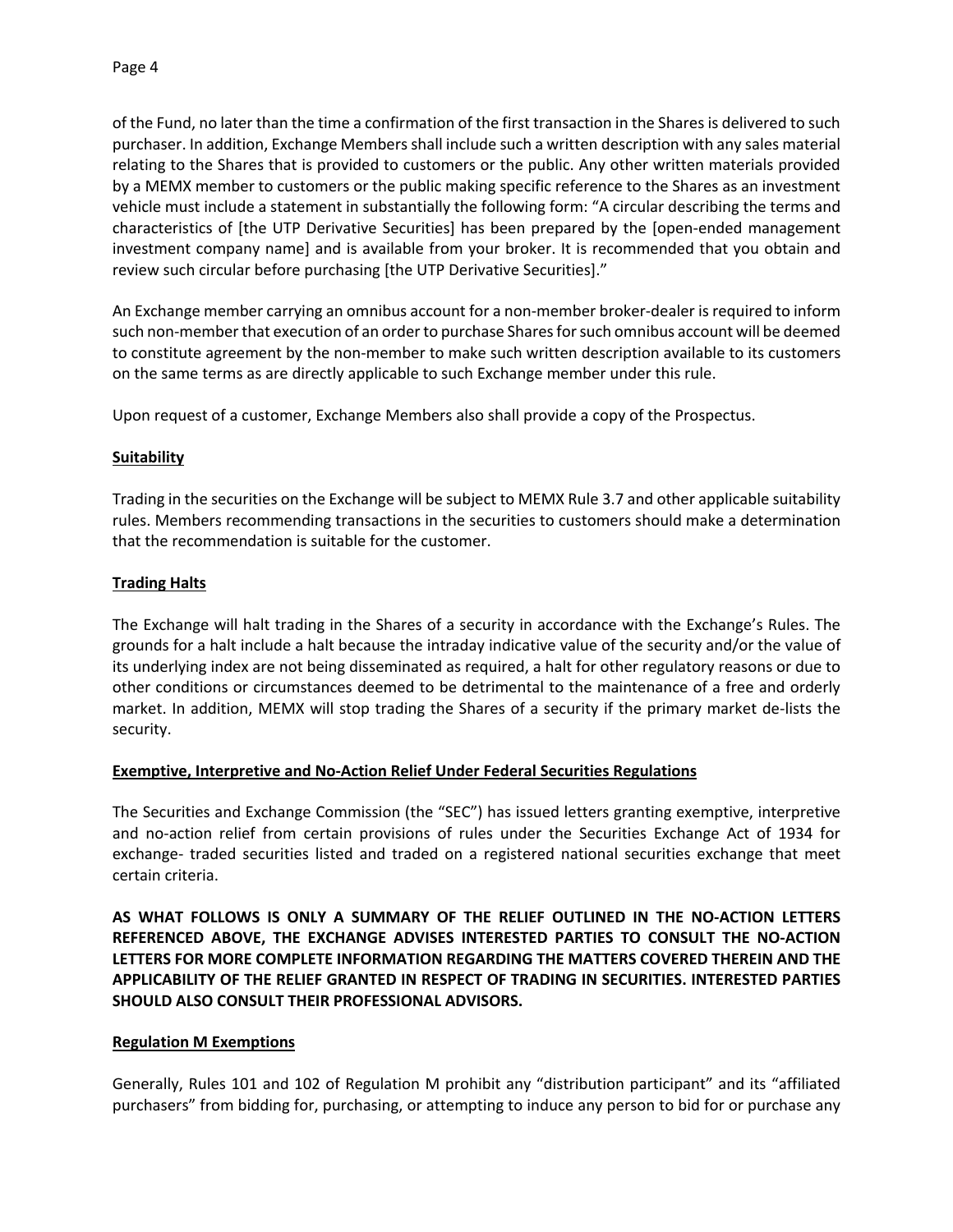security which is the subject of a distribution until after the applicable restricted period, except as specifically permitted in Regulation M. The provisions of the Rules apply to underwriters, prospective underwriters, brokers, dealers, and other persons who have agreed to participate or are participating in a distribution of securities.

The SEC has granted an exemption from Rule 101 under Regulation M to permit persons participating in a distribution of shares of the above-mentioned Fund to engage in secondary market transactions in such shares during their participation in such a distribution. In addition, the SEC has granted relief under Regulation M to permit persons who may be deemed to be participating in the distribution of Shares of the above-mentioned Fund (i) to purchase securities for the purpose of purchasing Creation Unit Aggregations of Fund Shares and (ii) to tender securities for redemption in Creation Unit Aggregations. Further, the SEC has clarified that the tender of Fund Shares to the Fund for redemption does not constitute a bid for or purchase of any of the Funds' securities during the restricted period of Rule 101. The SEC has also granted an exemption pursuant to paragraph (e) of Rule 102 under Regulation M to allow the redemption of Fund Shares in Creation Unit Aggregations during the continuous offering of Shares.

# **Rule 10b-10 (Customer Confirmations for Creation or Redemption of Fund Shares)**

Broker-dealers who handle purchases or redemptions of Fund Shares in Creation Unit size for customers will be permitted to provide such customers with a statement of the number of Creation Unit Aggregations created or redeemed without providing a statement of the identity, number and price of Shares of the individual securities tendered to the Fund for purposes of purchasing Creation Unit Aggregations ("Deposit Securities") or the identity, number and price of Shares to be delivered by the Trust for the Fund to the redeeming holder ("Redemption Securities"). The composition of the securities required to be tendered to the Fund for creation purposes and of the securities to be delivered on redemption will be disseminated each business day and will be applicable to requests for creations or redemption, as the case may be, on that day. This exemptive relief under Rule 10b-10 with respect to creations and redemption is subject to the following conditions:

- 1. Confirmations to customers engaging in creations or redemptions must state that all information required by Rule 10b-10 will be provided upon request;
- 2. Any such request by a customer for information required by Rule 10b-10 will be filed in a timely manner, in accordance with Rule 10b-10(c); and
- 3. Except for the identity, number, and price of Shares of the component securities of the Deposit Securities and Redemption Securities, as described above, confirmations to customers must disclose all other information required by Rule 10b-10(a).

# **Rule 10b-17 (Untimely Announcement of Record Dates)**

The SEC has granted an exemption from the requirements of Rule 10b-17 that will cover transactions in the Shares.

# **Rule 14e-5**

An exemption from Rule 14e-5 has been granted to permit any person acting as a dealer-manager of a tender offer for a component security of the Fund (1) to redeem Fund Shares in Creation Unit Aggregations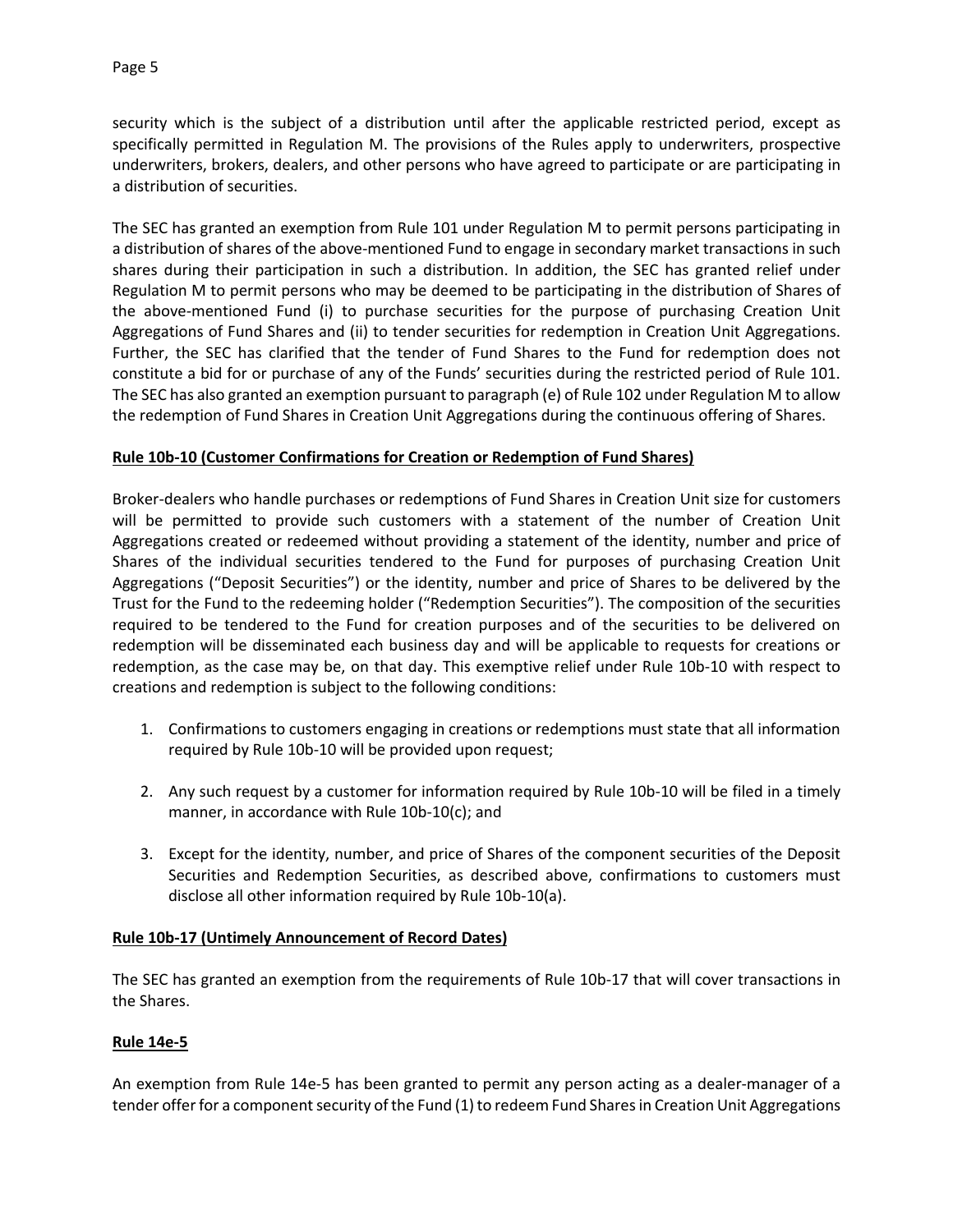from the issuer that may include a security subject to such tender offer and (2) to purchase Fund Shares during such tender offer. In addition, a no-action position has been taken under Rule 14e-5 if a brokerdealer acting as a dealer-manager of a tender offer for a security of the Fund purchases or arranges to purchase such securities in the secondary market for the purpose of tendering such securities to purchase one or more Creation Unit Aggregations of Shares, if made in conformance with the following:

- 1. Such bids or purchases are effected in the ordinary course of business, in connection with a basket of 20 or more securities in which any security that is the subject of a distribution, or any reference security, does not comprise more than 5% of the value of the basket purchase; or
- 2. Purchases are effected as adjustments to such basket in the ordinary course of business as a result of a change in the composition of the underlying index; and
- 3. Such bids or purchases are not effected for the purpose of facilitating such tender offer.

# **Section 11(d)(1); Rule 11d1-2 (Customer Margin)**

The SEC has taken a no-action position under Section 11(d)(1) that will permit broker-dealers that do not create Shares but engage in both proprietary and customer transactions in such Shares exclusively in the secondary market to extend or maintain or arrange for the extension or maintenance of credit on the Shares, in connection with such secondary market transactions. For broker-dealers that engage in the creation of Shares, the SEC has also taken a no-action position under Rule 11d1-2 that will cover the extension or maintenance or the arrangement for the extension or maintenance of credit on the Shares that have been owned by the persons to whom credit is provided for more than 30 days.

# **Section 11(d)(1); Rules 11d1-1 and 11d1-2**

Section 11(d)(1) of the Act generally prohibits a person who is both a broker and a dealer from effecting any transaction in which the broker-dealer extends credit to a customer on any security which was part of a new issue in the distribution of which he participated as a member of a selling syndicate or group within thirty days prior to such transaction. The SEC has clarified that Section 11(d)(1) does not apply to broker-dealers that are not Authorized Participants (and, therefore, do not create Creation Unit Aggregations) that engage in both proprietary and customer transactions in Shares of a Fund in the secondary market, and for broker-dealer Authorized Participants that engage in creations of Creation Unit Aggregations. This relief is subject to specific conditions, including the condition that such broker-dealer (whether or not an 6 Authorized Participant) does not, directly or indirectly, receive from the Fund complex any payment, compensation or other economic incentive to promote or sell the Shares of a Fund to persons outside the fund complex, other than non-cash compensation permitted under NASD Rule 2830(l)(5)(A), (B) or (C). (See letter from Catherine McGuire, Chief Counsel, SEC Division of Market Regulation, to Securities Industry Association, Derivative Products Committee, dated November 21, 2005.) The SEC also has taken a no-action position under Section  $11(d)(1)$  of the Act that broker-dealers may treat Shares of a Fund, for purposes of Rule 11d1-2, as "securities issued by a registered open-end investment company as defined in the Investment Company Act" and thereby extend credit or maintain or arrange for the extension or maintenance of credit on Shares that have been owned by the persons to whom credit is provided for more than 30 days, in reliance on the exemption contained in the rule.

# **SEC Rule 15c1-5 and 15c1-6**